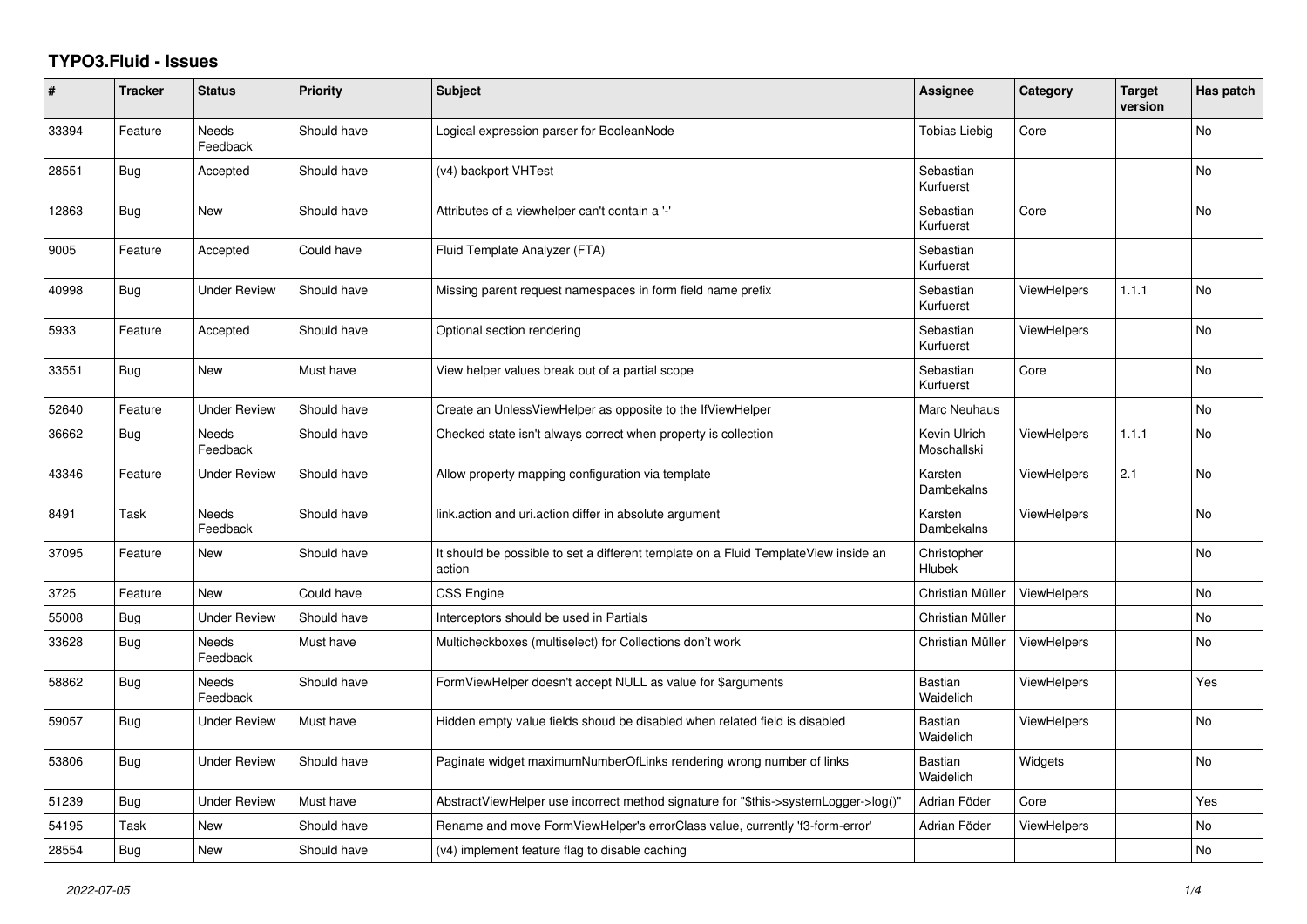| #     | <b>Tracker</b> | <b>Status</b>            | <b>Priority</b>      | <b>Subject</b>                                                                                              | <b>Assignee</b> | Category    | <b>Target</b><br>version | Has patch |
|-------|----------------|--------------------------|----------------------|-------------------------------------------------------------------------------------------------------------|-----------------|-------------|--------------------------|-----------|
| 28550 | Bug            | New                      | Should have          | (v4) make widgets cacheable, i.e. not implement childnodeaccess interface                                   |                 |             |                          | No        |
| 28552 | <b>Bug</b>     | New                      | Should have          | (v5) write ViewHelper test for compiled run; adjust functional test to do two passes<br>(uncached & cached) |                 |             |                          | No        |
| 46257 | Feature        | <b>Under Review</b>      | Should have          | Add escape sequence support for Fluid                                                                       |                 | Core        |                          | No        |
| 60003 | Feature        | New                      | Should have          | Add required-Attribute to f:form.password                                                                   |                 | ViewHelpers |                          | No        |
| 40081 | Feature        | New                      | Should have          | Allow assigned variables as keys in arrays                                                                  |                 |             |                          | No        |
| 36410 | Feature        | New                      | Should have          | Allow templates to send arguments back to layout                                                            |                 | ViewHelpers |                          | No        |
| 48355 | Feature        | New                      | Could have           | Assign output of viewhelper to template variable for further processing.                                    |                 |             |                          |           |
| 46545 | Feature        | New                      | Should have          | Better support for arrays in options of SelectViewHelper                                                    |                 |             |                          | No        |
| 9950  | Task           | New                      | Should have          | Binding to nested arrays impossible for form-elements                                                       |                 | ViewHelpers |                          |           |
| 3291  | Feature        | Needs<br>Feedback        | Should have          | Cacheable viewhelpers                                                                                       |                 |             |                          | No        |
| 60181 | Feature        | New                      | Could have           | Caching mechanism for Fluid Views/Templates                                                                 |                 | View        |                          | No        |
| 38130 | Feature        | New                      | Should have          | Checkboxes and multiple select fields should have an assignable default value                               |                 |             |                          | No        |
| 26664 | Task           | New                      | Won't have this time | Clean up Form ViewHelpers                                                                                   |                 | ViewHelpers |                          | No        |
| 7608  | Feature        | New                      | Could have           | Configurable shorthand/object accessor delimiters                                                           |                 | Core        |                          | Yes       |
| 30937 | Bug            | New                      | Should have          | CropViewHelper stringToTruncate can't be supplied so it can't be easily extended                            |                 | ViewHelpers |                          | Yes       |
| 54284 | <b>Bug</b>     | New                      | Should have          | Default Option for Switch/Case VH                                                                           |                 | ViewHelpers |                          | No        |
| 1907  | Feature        | New                      | Could have           | Default values for view helpers based on context                                                            |                 | Core        |                          |           |
| 45345 | Feature        | Needs<br>Feedback        | Should have          | Easy to use comments for fluid that won't show in output                                                    |                 |             |                          |           |
| 46289 | Bug            | <b>Needs</b><br>Feedback | Should have          | Enable Escaping Interceptor in XML request format                                                           |                 | View        | 2.0.1                    | No        |
| 13045 | Bug            | New                      | Should have          | Entity decode of strings are different between if-conditions and output of variable                         |                 |             |                          |           |
| 52536 | <b>Bug</b>     | <b>Under Review</b>      | Should have          | Errorclass not set if no property-attribute set                                                             |                 |             |                          |           |
| 45153 | Feature        | New                      | Should have          | f:be.menus.actionMenuItem - Detection of the current select option is insufficient                          |                 |             |                          | No        |
| 62346 | Feature        | New                      | Could have           | f:comment should have high precende                                                                         |                 | Core        | 3.x                      | No        |
| 49600 | <b>Bug</b>     | New                      | Should have          | f:form tag shown as a HTML on frontend                                                                      |                 | ViewHelpers |                          | No        |
| 58921 | <b>Bug</b>     | New                      | Should have          | f:form.* VHs crash if NOT inside f:form but followed by f:form                                              |                 |             |                          | N0        |
| 31955 | Feature        | New                      | Should have          | f:uri.widget                                                                                                |                 | Widgets     |                          | No        |
| 37619 | <b>Bug</b>     | New                      | Should have          | Fatal Error when using variable in name attribute of Section ViewHelper                                     |                 | ViewHelpers |                          | No        |
| 10472 | Feature        | New                      | Could have           | Fluid Standalone distribution                                                                               |                 | Core        |                          | No        |
| 49038 | Bug            | New                      | Must have            | form.select does not select the first item if prependOptionValue is used                                    |                 |             |                          | No        |
| 8648  | Bug            | New                      | Should have          | format.crop ViewHelper should support all features of the crop stdWrap function                             |                 | ViewHelpers |                          | No        |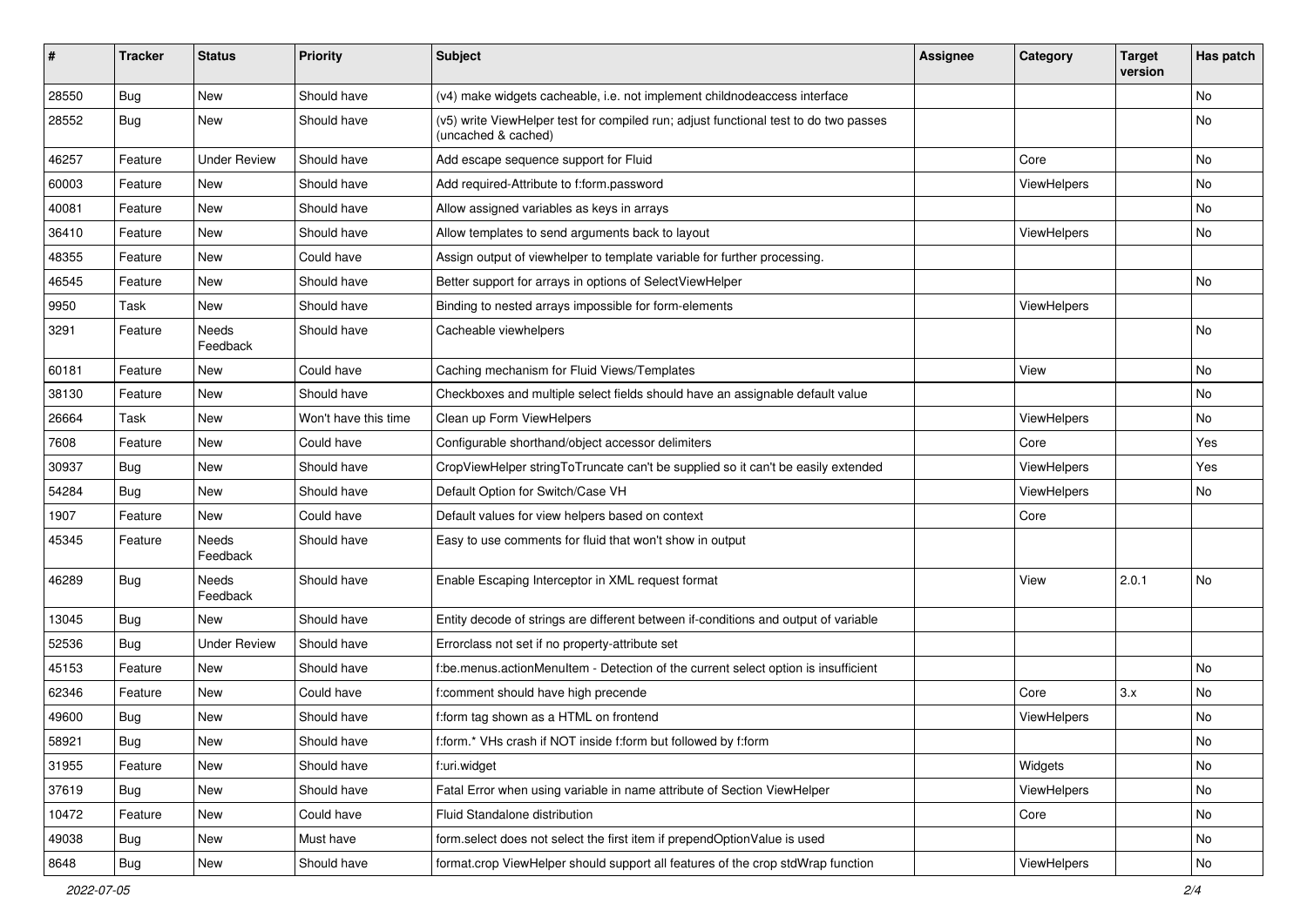| #     | <b>Tracker</b> | <b>Status</b>       | <b>Priority</b>      | Subject                                                                                              | <b>Assignee</b> | Category    | <b>Target</b><br>version | Has patch |
|-------|----------------|---------------------|----------------------|------------------------------------------------------------------------------------------------------|-----------------|-------------|--------------------------|-----------|
| 58983 | Bug            | New                 | Should have          | format.date does not respect linebreaks and throws exception                                         |                 |             |                          | <b>No</b> |
| 47669 | Task           | New                 | Should have          | FormViewHelper does not define the default request method                                            |                 |             |                          | No        |
| 5636  | Task           | <b>Under Review</b> | Must have            | Form_RadioViewHelper and CheckBoxViewHelper miss check for existing object<br>before it is accessed. |                 |             |                          | No        |
| 45394 | Task           | New                 | Should have          | Forwardport Unit test for standalone view                                                            |                 | View        |                          | No        |
| 32035 | Task           | New                 | Should have          | Improve fluid error messages                                                                         |                 | Core        |                          | Yes       |
| 4704  | Feature        | New                 | Should have          | Improve parsing exception messages                                                                   |                 | Core        |                          |           |
| 28553 | Bug            | New                 | Should have          | improve XHProf test setup                                                                            |                 |             |                          | <b>No</b> |
| 56237 | Task           | New                 | Should have          | in-line (Condition) View Helpers should not evaluate on parsing                                      |                 |             |                          | No        |
| 57885 | Bug            | New                 | Must have            | Inputs are cleared from a second form if the first form produced a vallidation error                 |                 |             |                          | No        |
| 51100 | Feature        | New                 | Must have            | Links with absolute URI should have the option of URI Scheme                                         |                 | ViewHelpers |                          | No        |
| 27607 | Bug            | New                 | Must have            | Make Fluid comparisons work when first element is STRING, second is NULL.                            |                 | Core        |                          | No        |
| 26658 | Task           | New                 | Won't have this time | Make Form ViewHelpers consistent                                                                     |                 | ViewHelpers |                          | No        |
| 30555 | Feature        | New                 | Could have           | Make TagBuilder more extensible                                                                      |                 | Core        |                          | No        |
| 28549 | Bug            | New                 | Should have          | make widgets cacheable, i.e. not implement childnodeaccess interface                                 |                 |             |                          | No        |
| 42397 | Feature        | New                 | Should have          | Missing viewhelper for general links                                                                 |                 |             |                          | No        |
| 40064 | Bug            | New                 | Must have            | Multiselect is not getting persisted                                                                 |                 | ViewHelpers |                          | No        |
| 36559 | Feature        | New                 | Could have           | New widget progress bar                                                                              |                 |             |                          | Yes       |
| 60271 | Feature        | <b>New</b>          | Should have          | Paginate viewhelper, should also support arrays                                                      |                 |             |                          | <b>No</b> |
| 36655 | Bug            | New                 | Should have          | <b>Pagination Links</b>                                                                              |                 | Widgets     |                          | No        |
| 45384 | Bug            | New                 | Must have            | Persisted entity object in widget-configuration cannot be deserialized (after reload)                |                 | Widgets     | 2.0.1                    | No        |
| 34682 | Bug            | <b>Under Review</b> | Should have          | Radio Button missing checked on validation error                                                     |                 | ViewHelpers |                          | <b>No</b> |
| 39936 | Feature        | New                 | Should have          | registerTagAttribute should handle default values                                                    |                 | ViewHelpers |                          | No        |
| 42743 | Task           | New                 | Should have          | Remove inline style for hidden form fields                                                           |                 |             |                          | <b>No</b> |
| 43071 | Task           | New                 | Should have          | Remove TOKENS for adding fallback teplates in B                                                      |                 |             |                          | No        |
| 43072 | Task           | New                 | Should have          | Remove TOKENS for adding templates fallback in Backporter                                            |                 | View        |                          | No        |
| 38369 | <b>Bug</b>     | New                 | Must have            | Resource ViewHelpers should not fall back to request package                                         |                 | View        |                          | No        |
| 33215 | Feature        | New                 | Should have          | RFC: Dynamic values in ObjectAccess paths                                                            |                 |             |                          | No        |
| 39990 | Bug            | New                 | Should have          | Same form twice in one template: hidden fields for empty values are only rendered<br>once            |                 | Core        |                          | No        |
| 8989  | Feature        | Needs<br>Feedback   | Could have           | Search path for fluid template files                                                                 |                 | View        |                          | No        |
| 49756 | Feature        | <b>Under Review</b> | Should have          | Select values by array key in checkbox viewhelper                                                    |                 |             |                          | No        |